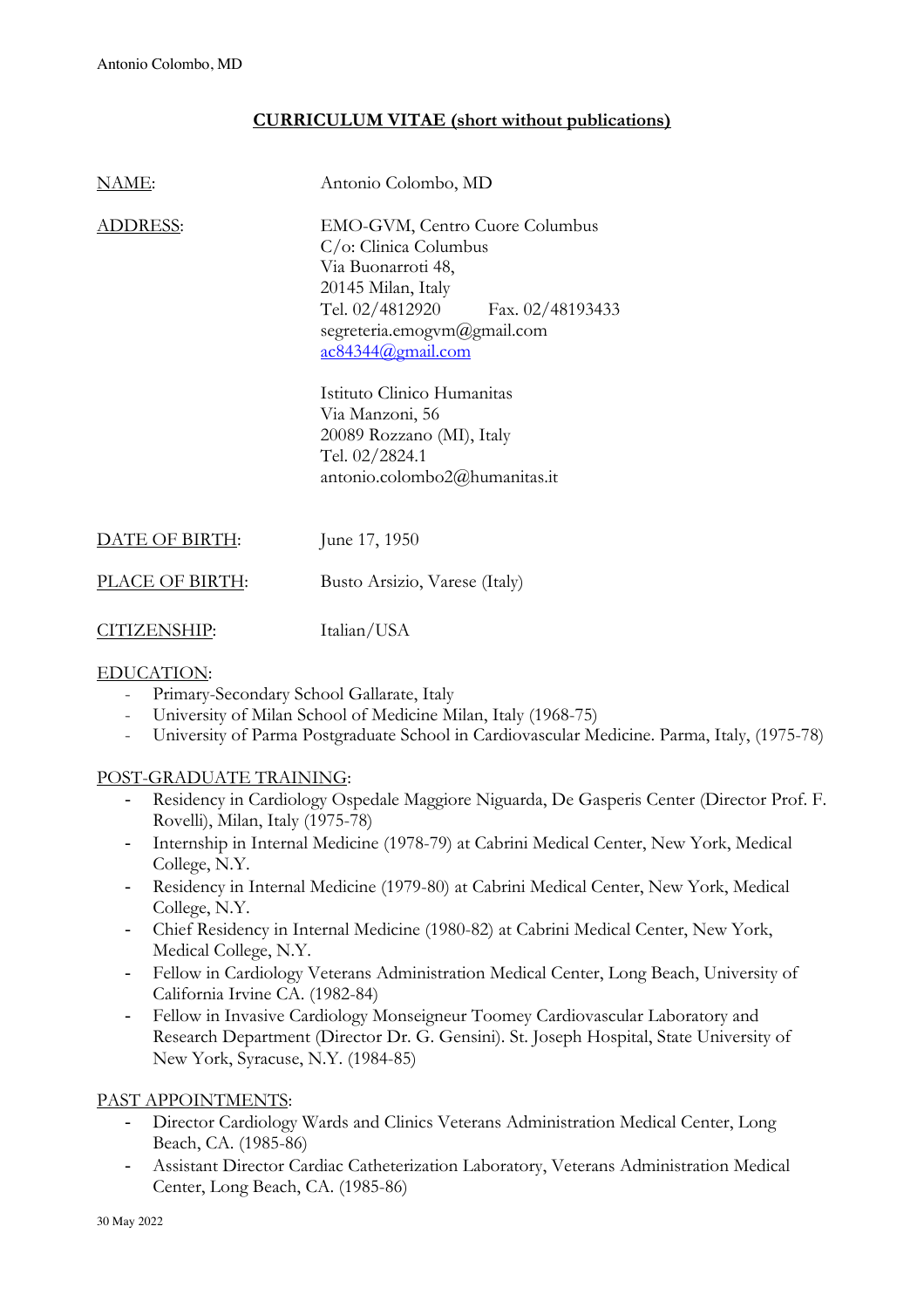- Director of Investigational Angioplasty, Lenox Hill Hospital, New York (1996-Aug. 2004)
- Consultant Division of Haemodynamics, Hospital Maggiore Policlinico, Milano, Italy (degree n.672 dated 27 April 1999)
- Visiting Assistant Professor of Medicine, Columbia University Hospital, New York (Sept. 2004-Dec. 2017)
- Director Cardiac Catheterization Lab and Interventional Cardiology Unit, San Raffaele Hospital, Milan, Italy (1998-Nov 2018)
- Member "Consiglio Superiore della Sanità" (2014-Dec 2018)
- Cardiac Cath Labs Coordinator, GVM Group, Maria Cecilia Hospital, Cotignola, Ravenna, Italy (Dec. 2018-Dec. 2020)

## PRESENT APPOINTMENTS:

- Director Cardiac Catheterization Laboratory, Columbus Hospital, Milan, Italy (since1986)
- Attending Cardiologist, Stamford Medical Hospital, Stamford, CT (since 2013)
- Attending Cardiologist, Columbia Presbyterian Medical Center, New York, NY (since 2015)
- Senior Consultant, Humanitas Research Hospital, Rozzano (Milan), Italy (since 2021)
- Professor of Cardiology, Humanitas University, Pieve Emanuele, Milan, Italy (2021)

## ACADEMIC APPOINTMENTS:

- Instructor in Medicine, New York Medical College (1981-82)
- Assistant Professor of Medicine University of California, Irvine (1982-1988)
- Visiting Professor Cleveland Clinic Foundation (1995)
- Professor of Clinical Medicine New York University, New York (1996 Sept. 2004)
- Visiting Professor, University of Belgrade, School of Medicine, Belgrade, Yu (2003)
- Assistant Professor of Medicine, Columbia University Hospital, New York (Sept. 2004 present)
- Professor of Cardiology, Vita-Salute University, San Raffaele Hospital, Milan, Italy (2015- 2018)
- Professor of Cardiology, Humanitas University, Pieve Emanuele, Milan, Italy (2021-present)

### COMMITTEE APPOINTMENTS:

- Chairman Cardiopulmonary Resuscitation Committee, Long Beach VA Hospital (1985-86)
- Member Mortality and Morbidity Committee, Long Beach VA Hospital (1985-86)

# BOARD CERTIFICATIONS:

- Italian Board in Cardiology (1978-no limit)
- American Board of Internal Medicine (1982-no limit)
- American Board of Cardiovascular Diseases (1985-no limit)
- American Board of Interventional Cardiology (1999-2009)

### MEDICAL LICENSES:

- Italian Licence in Medicine and Surgery, 1976
- New York State License No. 145397, April 3, 1981
- California State License No. 38502, June 14, 1982
- Connecticut State License No. 052568, November 19, 2013

### PROFESSIONAL SOCIETY:

- Member dell'American Medical Association
- Member dell'American College of Physicians
- Fellow of the Council on Clinical Cardiology, American Heart Association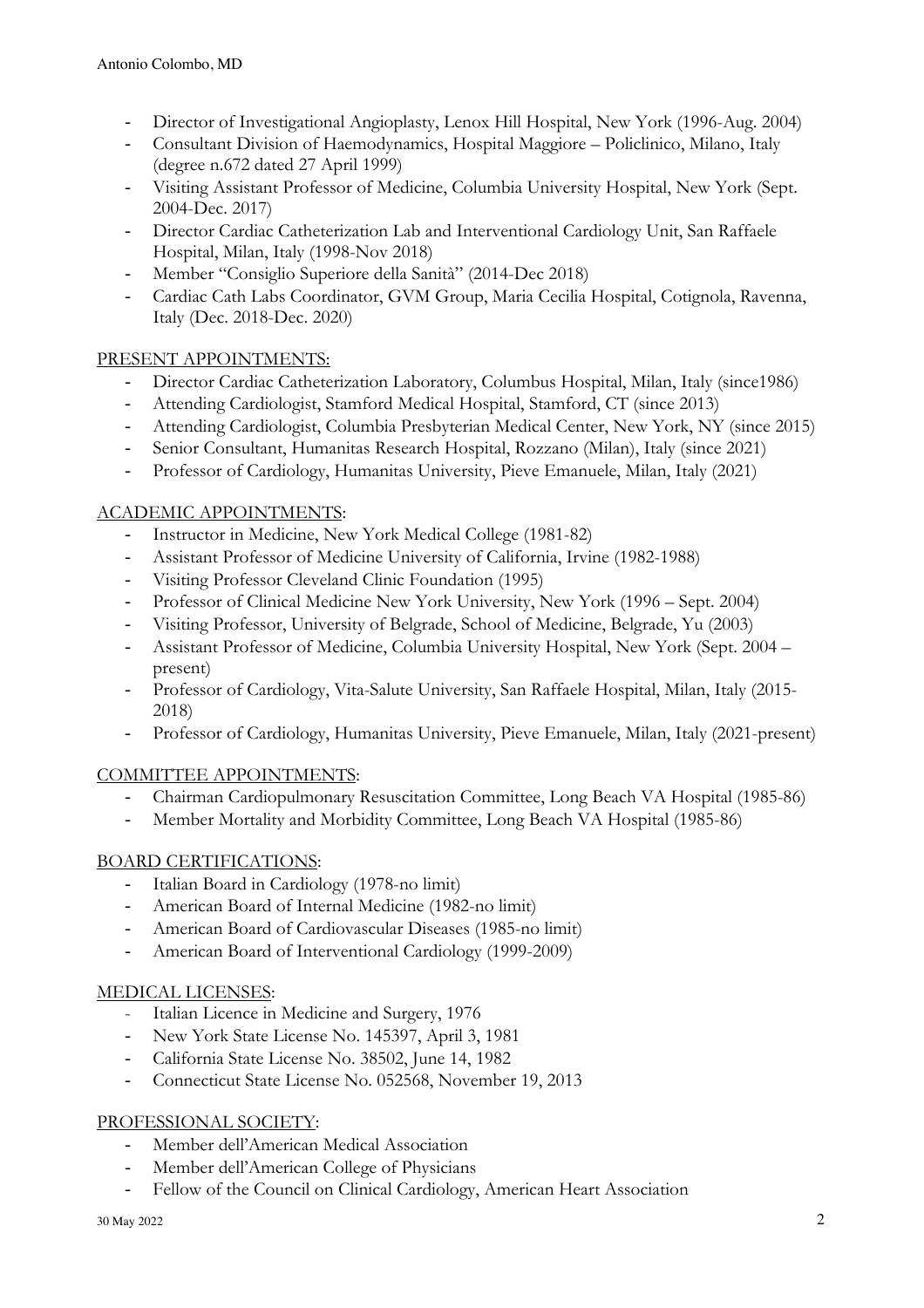- Fellow of the American College of Cardiology
- Fellow of the American College of Chest Physicians
- Master Interventionalist of the Society for Cardiovascular Angiography and Interventions
- Member of the "Working Group on Coronary Circulation" of the European Society of Cardiology
- Fellow of the European Society of Cardiology
- Honorary Fellow of the Russian Society of Interventional Cardioangiology
- Member of the American Heart Association and American Stroke Association
- Honorary Member of the Russian Scientific Society of Interventional Radiology and Endovascular Surgery
- Fellow of the Italian Society of Invasive Cardiology (GISE)

### HONORS and AWARDS:

- Summa Cum Laude at M.D. Graduation
- Best Teaching Resident Cabrini Medical Center, N.Y., N.Y. (1981)
- Best Clinical Researcher for 1994, Thoraxcenter Erasmus University, Rotterdam, The **Netherlands**
- X TCT Career Award, Washington D.C, October 7-11, 1998.
- Elite Reviewer 2005 of the Journal of the American College of Cardiology
- Ethica Winner 2010, EuroPCR, Paris, May 26-29, 2010
- Andreas Gruentzig Lecture on Interventional Cradiology, European Society of Cardiology, August 29, 2010
- Elite Reviewer 2012 of the Journal of the American College of Cardiology
- Legends of CV Medicine, American College of Cardiology, Chicago, March 2012
- Master of the Masters 2013, TCTAP Award 2013, Seoul, Korea, April 23-26, 2013
- Chien Foundation Award for Outstanding Lectureship & Lifetime Achievement in PCI, CIT 2014 in partenership with TCT, Shanghai, China, March 20-23, 2014

### GRANTS:

- Principal Investigator in VA Rag Proposal: "A treadmill study of the efficacy of thrombolytic therapy in patients with unstable angina." Grant Veterans Administration 70,000 \$ (1985)
- FIRB grant for the amount of 750.000 Euros: "Evaluation of bone marrow cells for the treatment of refractory angina" (2004)

### EDITORIAL BOARDS:

- Circulation (1996 2017)
- Journal of American College of Cardiology (2001 2020)
- Circulation Cardiovascular interventions (2008-present)
- International Journal of Cardiovascular Intervention (1998 -present)
- Italian Heart Journal (2000 present)
- Journal of Invasive Cardiology (1996 present)
- JACC Cardiovascular Interventions (2008-present)
- American Journal of Cardiovascular Drugs (2001 present)
- European Heart Journal (2001 present)
- EuroInterventions (2005-present)
- Cardiovascular Revascularization Medicine (2020-present)